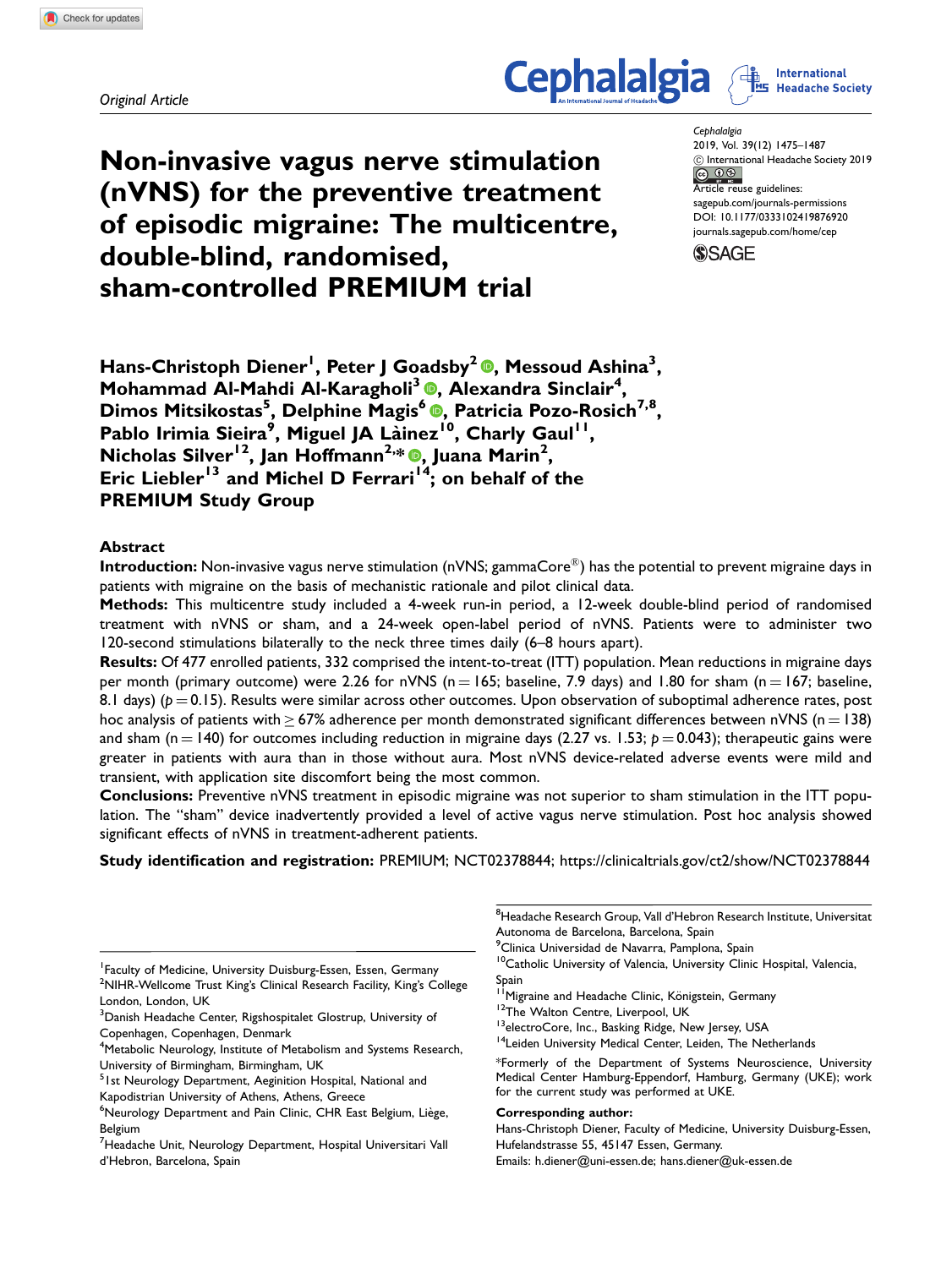Date received: 23 July 2019; revised: 14 August 2019; 22 August 2019; accepted: 23 August 2019

## Introduction

Several alternative and emerging therapies provide an opportunity to improve care for patients with migraine by addressing poor tolerability, adherence, and persistence with standard preventive migraine medications (1–3). Non-invasive neuromodulation therapies and injectable monoclonal antibody medications targeting calcitonin gene-related peptide or its receptor are effective and well tolerated for migraine prevention (4–10). The new preventive medications, including the calcitonin gene-related peptide monoclonal antibodies, are not effective for all patients and are currently not recommended for patients under the age of 18 years, pregnant patients, and older adults. There continues to be a need for additional effective, tolerable, and safe treatment options that can be used without concern about potential adverse interactions with existing or emerging treatments (11,12).

Non-invasive vagus nerve stimulation (nVNS; gammaCore®; electroCore, Inc., Basking Ridge, NJ, USA) is a neuromodulation therapy with Class I evidence for the acute treatment of migraine attacks for patients with episodic migraine (13). nVNS has also shown preliminary efficacy for migraine prevention in a small double-blind study of a chronic migraine population ( $n = 59$ ) and in open-label studies of patients with chronic migraine or treatment-refractory episodic migraine  $(n = 20)$  and a menstrually related migraine population  $(n = 51)$  (7,14,15). The efficacy of nVNS in these and other primary headache studies combined with its established tolerability and safety profile suggest that nVNS could represent a valuable addition to available migraine prevention treatments (12,16,17). Objectives of the current study were to evaluate the efficacy, tolerability, and safety of nVNS for the preventive treatment of episodic migraine.

# Methods

#### Study design

The PREMIUM trial (NCT02378844) was a phase 3, prospective, multicentre, randomised, double-blind, parallel-group, sham-controlled study conducted from 1 June 2015 through 21 November 2017 at 22 European sites. The study included a 4-week run-in period of no study treatment, a 12-week double-blind period of

randomly assigned nVNS or sham stimulation, and a 24-week open-label period of nVNS. All investigators obtained approval from their local independent ethics committee, and all patients provided written informed consent before participating.

## **Patients**

Patients were 18 to 75 years of age with a diagnosis of migraine with or without aura according to International Classification of Headache Disorders, 3rd edition (beta version) criteria (18). The age of migraine onset was <50 years, and patients had experienced 5–12 migraine days per month in the past 4 months, with at least two migraines lasting more than 4 hours. Complete inclusion and exclusion criteria for study participation are provided in Supplemental Table 1.

Those who met any of the following criteria were excluded: Chronic migraine diagnosis; previous diagnosis of medication overuse headache that had reverted to episodic migraine in the past 6 months; medical condition requiring oral/injectable steroids; history of secondary headache, aneurysm, intracranial haemorrhage, brain tumours, significant head trauma, substance abuse, addiction, syncope, or seizure; structural abnormality, pain, or metal cervical spine hardware implantation near the treatment site; another significant pain disorder; cardiovascular/cerebrovascular disease; abnormal electrocardiogram; previous migraine prevention surgery, cervical vagotomy, or electrical or neurostimulator device implantation; uncontrolled hypertension; psychiatric/cognitive disorders; pregnancy; botulinum toxin injections in the past 6 months; head or neck nerve blocks in the past 2 months; failure of at least three classes of migraine prevention drugs; opioid use (more than 2 days per month); marijuana use (more than twice per month); simple analgesic or nonsteroidal anti-inflammatory drug use (more than 15 days per month); or triptan, ergot, or combined analgesic use (more than 10 days per month).

Use of preventive migraine treatments at or within 30 days before baseline was not permitted. Patients were required to refrain from initiating or changing the type, dosage, or frequency of any medications for other indications that were determined to potentially interfere with the study. Those who proceeded to the double-blind period were reassessed for entry criteria.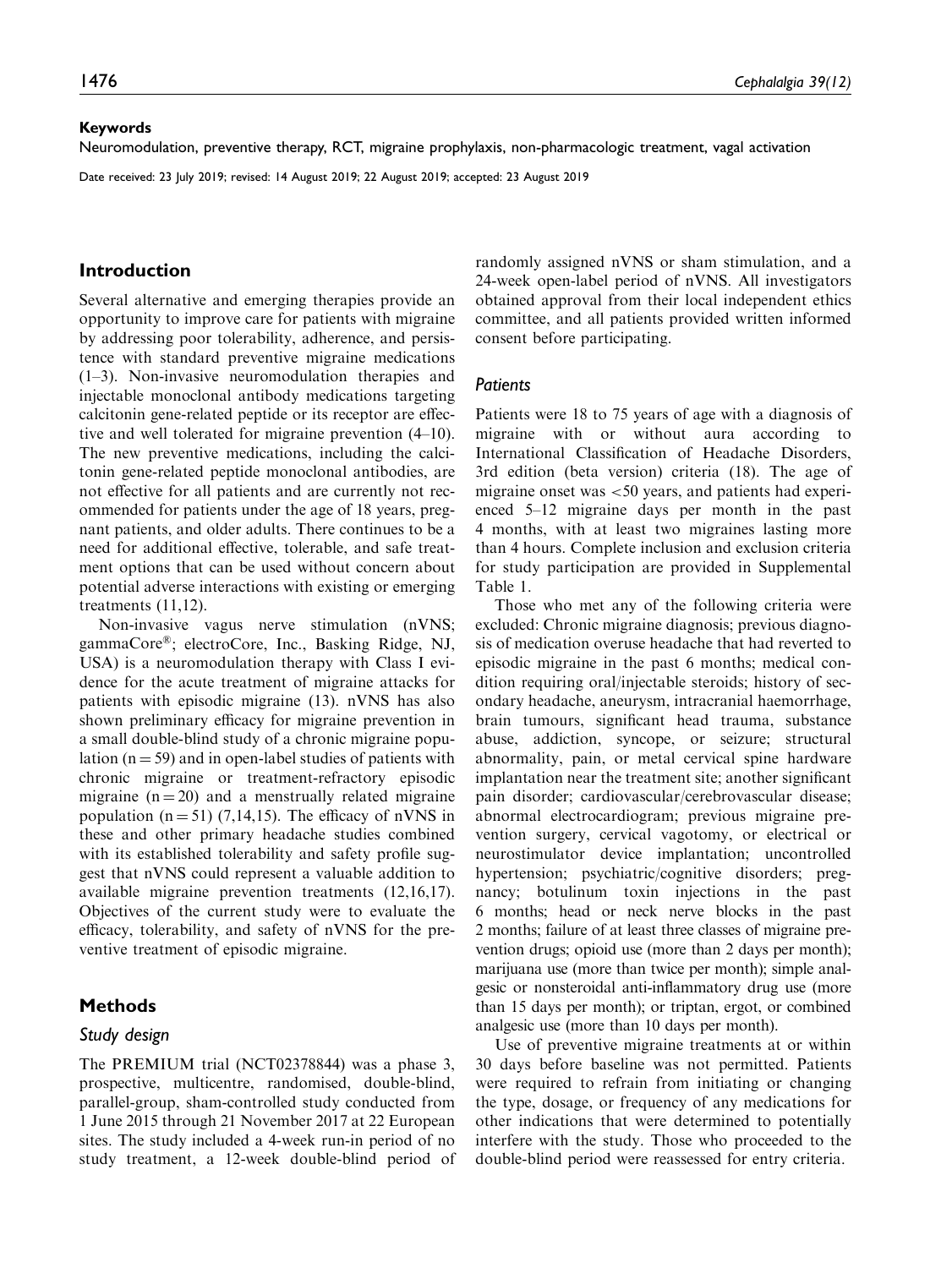## Randomisation and blinding

After the run-in period, patients were randomly assigned to receive nVNS or a sham control device (allocation, 1:1) under variable block sizes of 4 and 6, where 4 was chosen about 60% of the time and 6 was chosen about 40% of the time. Randomisation was stratified by study site according to independent third party–generated randomisation schedules. At each site, participants' information was entered into the Merge eClinical  $OS^{TM}$  interactive web response system, which provided a sequential patient randomisation number and corresponding device serial number. A third-party distributor issued the devices to the sites. A sponsor designee provided a copy of the randomisation schemes to the unblinded trainer at each study centre. The unblinded trainer opened the box and used the study device to provide training. The training was specific to each subject's assigned randomised treatment group and was aimed at instructing the subject to use the device to activate the vagus nerve most efficiently (rather than to achieve a maximal current/stimulation level). After training was complete, the unblinded trainer provided the device to the subject. The subjects, investigators, and study coordinators remained blinded to treatment assignments throughout the double-blind period.

# **Interventions**

The nVNS device (Figure 1) produces a proprietary low-voltage electrical signal comprising a 5-kHz sine wave burst lasting for 1 ms (five sine waves, each lasting  $200 \,\mu s$ ), with such bursts repeated once every  $40 \,\text{ms}$ (25 Hz), generating a 24-V peak voltage and 60-mA peak output current. The sham device is identical to the active nVNS device in appearance, weight, visual and audible feedback, user application, and control,



Figure 1. The nVNS device.

Note: A previous model of the nVNS device was used by patients in the PREMIUM trial. Image provided courtesy of electroCore, Inc. nVNS: non-invasive vagus nerve stimulation.

but produces a low-frequency (0.1 Hz) biphasic direct current signal (amplitude,  $0.0-28$  V peak to peak  $\pm 10\%$ through  $15 \text{ k}\Omega \pm 10\%$ ) that was intended to be physically perceived without actual stimulation of the vagus nerve or contraction of muscle.

## Preventive treatment protocol

Patients were instructed to administer preventive migraine treatment with their study device using two consecutive bilateral stimulations per treatment. These two stimulations were administered three times per day (TID): Upon waking and at 6–8 hours after the first and second daily treatments. Acute migraine medication was permitted if needed, but preventive migraine medication was not permitted until the open-label period.

#### Study procedures

Patients gained access to an electronic diary at the start of the run-in period, which was used to record migraine and headache attacks, medication(s) taken for the attacks, adverse events (AEs), and use of the study device throughout the trial. An unblinded trainer instructed the patients on correct study device use at the site before they started home use in the doubleblind period; this training was revisited during each study visit.

#### Study outcomes

The primary efficacy outcome was the mean reduction in number of migraine days from the 4-week run-in period (baseline) to the last 4 weeks of the 12-week double-blind period. Reductions in the number of headache days and acute medication days during the same time period were evaluated as secondary outcomes. For efficacy analysis, 'migraine day' was defined as a migraine headache occurring in a 24-hour period, and a 'headache day' was defined as any headache occurring in a single calendar day. Other secondary outcomes included  $\geq 50\%$  responder rates for migraine, headache, and acute medication days, with a 'responder' defined as a patient who recorded a reduction of at least 50% from baseline to the last 4 weeks of the double-blind period, and migraine and headache day reductions in the open-label period. Blinding effectiveness was evaluated after the first week of the double-blind period and at completion by asking patients to indicate which treatment they thought they had received (active stimulation, sham, or don't know). Device perceptions were determined from patient responses for satisfaction (1, extremely satisfied; 5, not at all satisfied) and ease of use (1, very easy;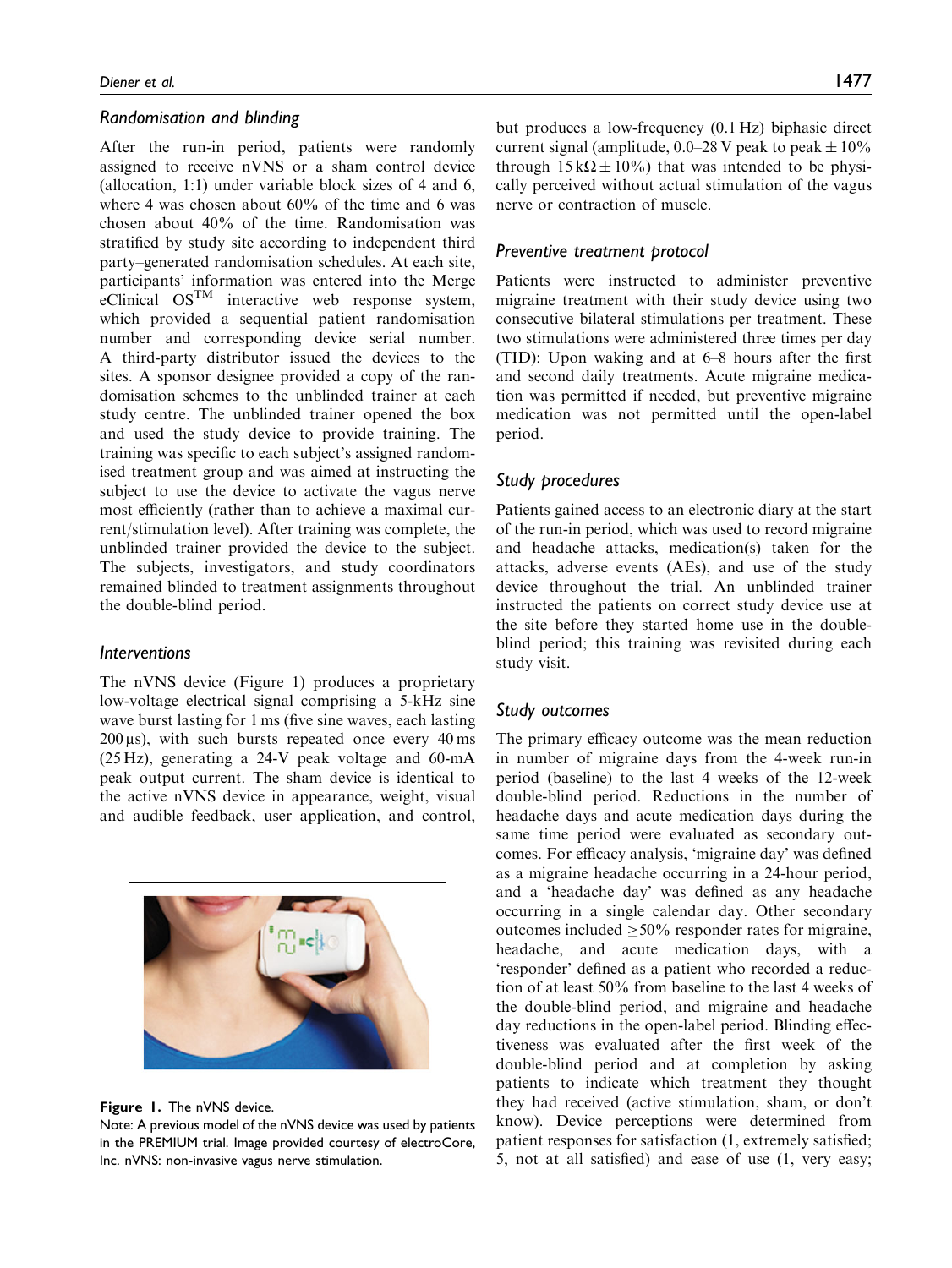4, very difficult). The tolerability and safety of nVNS was assessed using rates of AEs, adverse device effects (ADEs), including those considered serious, and study discontinuations due to AEs.

#### Statistical methods

A sample size of 320 patients (160 per treatment arm) was determined to provide 90% power to demonstrate statistical significance for the primary outcome, assuming a treatment difference of 1 migraine day, a common standard deviation of 2.5, a type I error of 5%, and an attrition rate of 15% in the double-blind period.

For each 4-week interval, statistics were summarised descriptively by period and by treatment group for both continuous variables (means and 95% confidence intervals [CIs]) and categorical variables (frequency counts, percentages, and 95% CIs). Available data for patients who discontinued from the study were included in the analysis as far as possible. Partially completed data (e.g. 2 weeks of data) for the 4-week run-in period or the last 4 weeks of the 12-week double-blind period were adjusted to reflect an estimated number of days with the outcome of interest per 28-day interval. The adjustment was made using the formula  $\frac{28}{x} * y$ , where x is the number of days with observed data per 28 days and  $y$  is the number of observed days with the outcome of interest. If fewer than 21 days of data were observed in the run-in period, the run-in value was not calculated and was considered missing. If fewer than 70 days of data were observed in the double-blind period, the month 3 value was imputed to no change between treatment periods.

The primary efficacy analysis set was the 'intent-totreat (ITT) population', defined as enrolled patients who received  $\geq$ 1 treatment in the double-blind period. Upon observation of suboptimal rates of adherence to the TID treatment protocol in the ITT population, a 'modified intent-to-treat (mITT) population' was defined as those with  $\geq 67\%$  adherence per month for evaluation in a post hoc analysis, which was not adjusted to control for type I error. The electronic database did not measure daily adherence, and the  $\geq 67\%$  per month threshold was selected on the basis of reports regarding the nVNS mechanisms of action (19), which suggest benefits lasting up to 6–8 hours, and for practical reasons (i.e. 67% is equivalent to two of the recommended three treatments per day). For continuous and categorical variables, p-values were derived from linear regression (analysis of covariance models) and logistic regression, respectively, adjusted for treatment group, centre, presence/absence of aura, and number of migraine/headache/acute medication days in the run-in period. Two-sided *p*-values  $< 0.05$ were considered statistically significant.

Responses to blinding effectiveness questions for each treatment group were used to calculate the Bang blinding index (20). This measure assesses the success of blinding in clinical trials using an interval from  $-1$  to 1, with  $-1$  indicating incorrect guessing, 0 indicating perfect blinding, and 1 indicating complete lack of blinding (20). Safety analyses were conducted on the 'safety population', defined as all enrolled participants. Data were analysed using  $SAS^{\circledast}$  9.4 (SAS Institute Inc., Cary, NC, USA).

# **Results**

#### **Patients**

Of 477 patients enrolled in the PREMIUM study, 341 were randomly assigned to receive nVNS  $(n = 169)$  or sham  $(n = 172)$  in the 12-week double-blind period (Figure 2). A total of 332 patients comprised the ITT population (nVNS,  $n = 165$ ; sham,  $n = 167$ ). Two hundred and sixty-nine patients entered the open-label period (nVNS,  $n = 138$ ; sham,  $n = 131$ ), with 187 patients completing the study (nVNS,  $n = 100$ ; sham,  $n = 87$ ). Demographics and baseline characteristics were well balanced among the nVNS and sham groups (Table 1) and are representative of those from other studies of the prevention of episodic migraine (4,5,8,10).

Patients were not fully adherent to the TID treatment protocol, but most (83.6% [138/165]) in the nVNS group and 83.8% ([140/167] in the sham group) demonstrated adherence of at least 67% per month (Supplemental Table 2).

# Migraine days

The mean reduction in number of migraine days per month (primary endpoint) was  $-2.26$  days (95% CI:  $-2.81$ ,  $-1.72$ ; baseline: 7.9 migraine days) in the nVNS group and  $-1.80$  days (95% CI:  $-2.32, -1.27$ ; baseline: 8.1 migraine days) in the sham group  $(p = 0.15)$  (Figures 3 and 4). The percentage of patients with a  $\geq$  50% reduction in number of migraine days was 31.9% (95% CI: 23.4%, 41.8%) in the nVNS group and 25.0% (95% CI: 17.8%, 34.0%) in the sham group (absolute difference, 6.9%; odds ratio [95% CI], 1.40 [0.85, 2.32];  $p = 0.19$ ). A prespecified subgroup analysis of patients with and without aura demonstrated no significant differences between treatment groups, but therapeutic gains with nVNS were higher in patients with aura (nVNS,  $-2.83$  days; sham,  $-1.41$ days;  $p = 0.061$ ) than in those without aura (nVNS,  $-2.22$  days; sham,  $-1.71$  days;  $p = 0.15$ ) (Figure 3(b)).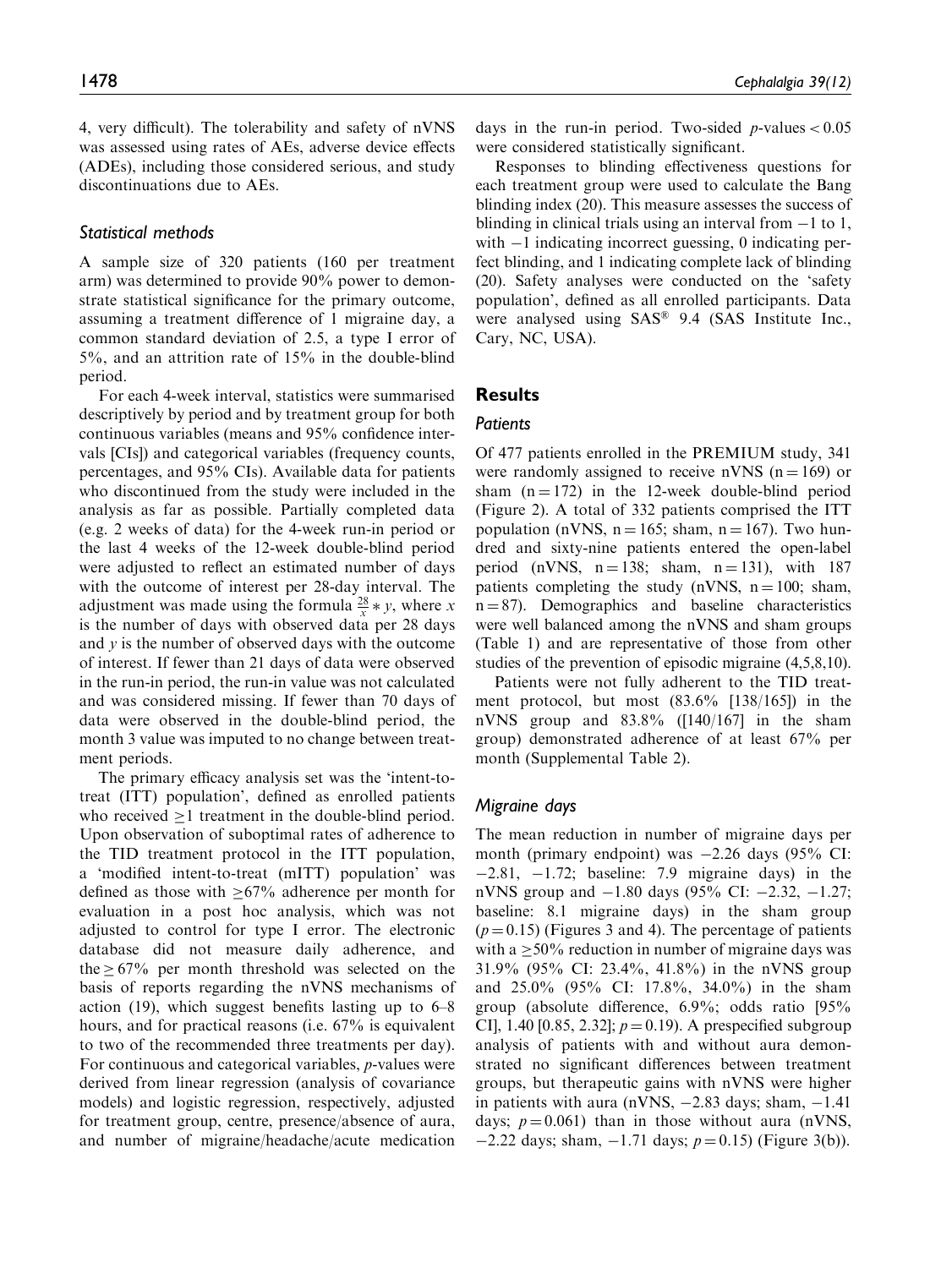

#### Figure 2. Patient disposition.

<sup>a</sup>Other reasons for discontinuation included inability to fulfill visits because of illness, travel, or family commitments, subject decision, and noncompliance with study procedures.

ITT: intent-to-treat; nVNS: non-invasive vagus nerve stimulation.

|  |  |  |  |  | Table 1. Demographics and patient characteristics. |
|--|--|--|--|--|----------------------------------------------------|
|--|--|--|--|--|----------------------------------------------------|

| Characteristic <sup>a</sup>                   | nVNS<br>$(n = 165)$ | Sham<br>$(n = 167)$ |
|-----------------------------------------------|---------------------|---------------------|
| Age, years                                    | $43.5 \pm 11.1$     | $41.4 \pm 12.3$     |
| Age at migraine onset, years                  | $19.6 \pm 9.6$      | $19.4 \pm 9.8$      |
| Female, n (%)                                 | 142 (86.1)          | 138 (82.6)          |
| Caucasian, n (%)                              | 160 (97.0)          | 154 (92.2)          |
| Migraine type, n (%)                          |                     |                     |
| Migraine with aura <sup>b</sup>               | 36(21.8)            | 42 $(25.1)$         |
| Migraine without aura <sup>b</sup>            | 129 (78.2)          | 125(74.9)           |
| Migraine days in the last 4 weeks, n          | $7.9 \pm 2.2$       | $8.1 \pm 2.0$       |
| Headache days in the last 4 weeks, n          | $8.9 \pm 2.6$       | $9.1 \pm 2.6$       |
| Acute migraine medication<br>use per month, d | $6.8 \pm 2.7$       | $7.0 \pm 2.8$       |

 $^{\rm a}$ Data are mean $\pm$  SD unless otherwise indicated and are from the ITT population.

<sup>b</sup>Presence/absence of aura was based on diagnosis provided in subject medical history at enrolment.

ITT: intent-to-treat; nVNS: non-invasive vagus nerve stimulation;

SD: standard deviation.

## Headache days

Mean reductions in the number of headache days were  $-2.73$  days (95% CI:  $-3.37, -2.09$ ; baseline: 8.9 headache days) for the nVNS group and  $-2.11$  days (95% CI:  $-2.74$ ,  $-1.49$ ; baseline: 9.1 headache days) for the sham group ( $p = 0.10$ ) (Figure 5). Headache  $\geq 50\%$ responder rates were 28.5% (95% CI: 20.3%, 38.6%) and 25.6% (95% CI: 18.0%, 35.0%) in the nVNS and sham groups, respectively (absolute difference, 2.9%; odds ratio [95% CI], 1.16 [0.69, 1.95];  $p = 0.57$ ).

#### Acute medication days

Reductions in the number of acute medication days were  $-1.90$  days (95% CI:  $-2.47, -1.32$ ; baseline: 6.8 acute medication days) in the nVNS group and  $-1.35$ days (95% CI:  $-1.91, -0.79$ ; baseline: 7.0 acute medication days) in the sham group ( $p = 0.11$ ). The  $\geq 50\%$ responder rate for acute medication days was 30.9% (95% CI: 22.2%, 41.3%) with nVNS use and 23.1% (95% CI 15.9%, 32.3%) with sham use (absolute difference, 7.8%; odds ratio [95% CI], 1.49 [0.87, 2.54];  $p = 0.14$ .

#### Modified intent-to-treat population (mITT)

Upon observation of suboptimal rates of adherence to treatment (Supplemental Table 2), a post hoc analysis of patients who were  $\geq 67\%$  adherent was performed. Significant therapeutic gains were observed with nVNS compared with sham for the reduction in migraine days, headache days, and acute medication days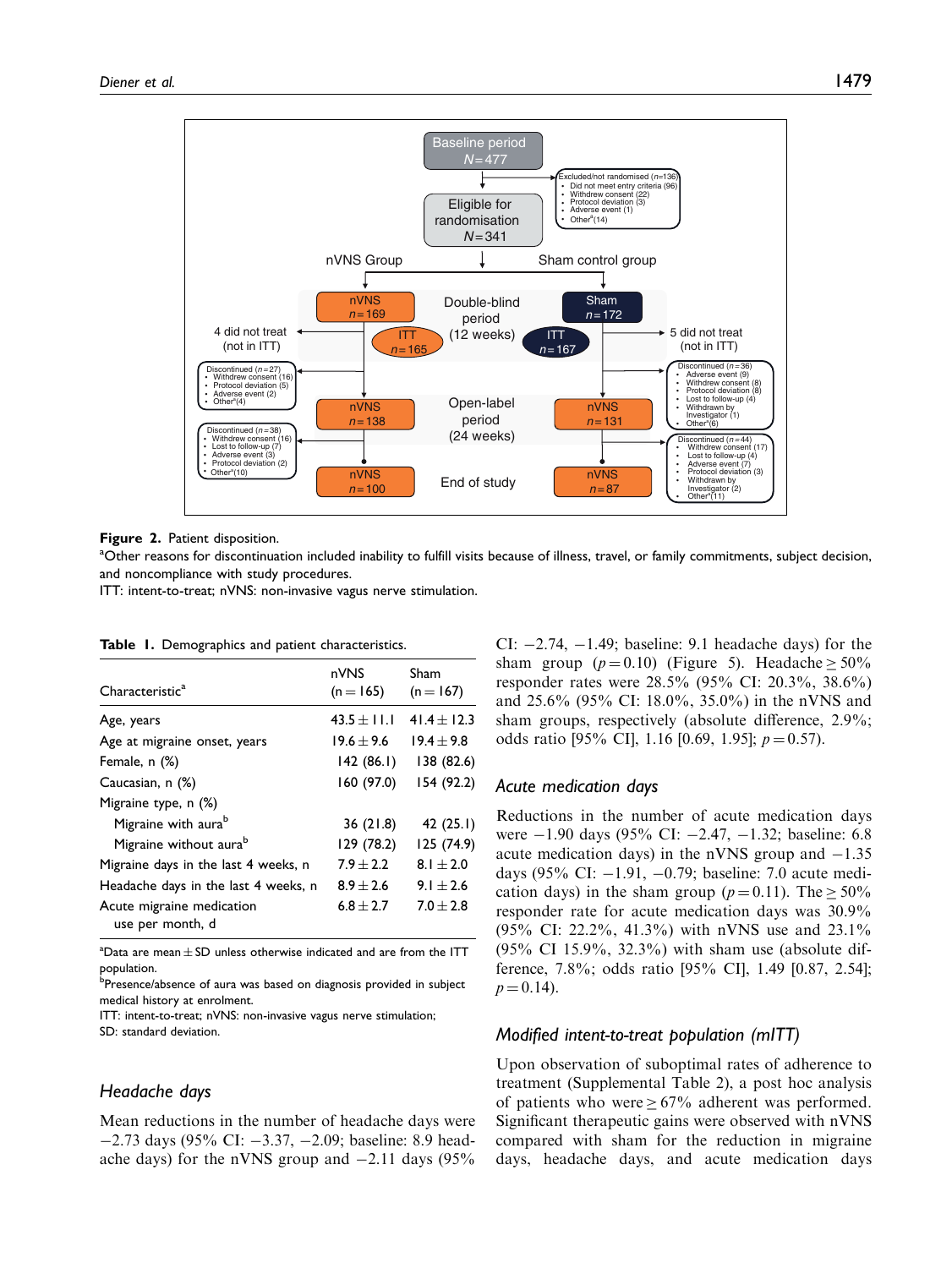

Figure 3. Changes in number of migraine days in the double-blind period in (a) the ITT and mITT populations and (b) subjects with aura and without aura (ITT population).

<sup>a</sup>Post hoc analysis.

<sup>b</sup>The nVNS and sham groups were compared using ANCOVA models; *p*-values were derived from linear regression adjusted for treatment group, centre, presence/absence of aura (based on diagnosis provided in subject medical history at enrolment), and number of migraine days in the run-in period.

ANCOVA: analysis of covariance; CI: confidence interval; ITT: intent-to-treat; mITT: modified intent-to-treat; nVNS: non-invasive vagus nerve stimulation.



Figure 4. Changes in number of migraine days over time in (a) the ITT population and (b) the mITT population. <sup>a</sup>The nVNS and sham groups were compared using ANCOVA models; p-values were derived from linear regression adjusted for treatment group, centre, presence/absence of aura (based on diagnosis provided in subject medical history at enrolment), and number of migraine days in the run-in period.

ANCOVA: analysis of covariance; CI: confidence interval; ITT: intent-to-treat; mITT: modified intent-to-treat; nVNS: non-invasive vagus nerve stimulation.

(Figure 3(a), Table 2). Therapeutic gains for migraine days were more pronounced in the aura subgroup  $(nVNS, -2.96 \text{ days}; \text{ sham}, -1.38 \text{ days}; p = 0.055)$ than in the no aura subgroup (nVNS,  $-2.29$  days; sham,  $-1.47$  days;  $p = 0.049$ ). Additional data for the mITT population are available in Supplemental Table 3 and Figures 4(b) and 5(b).

Blinding. At 1 week into the double-blind period, patients' guesses for the treatment they thought they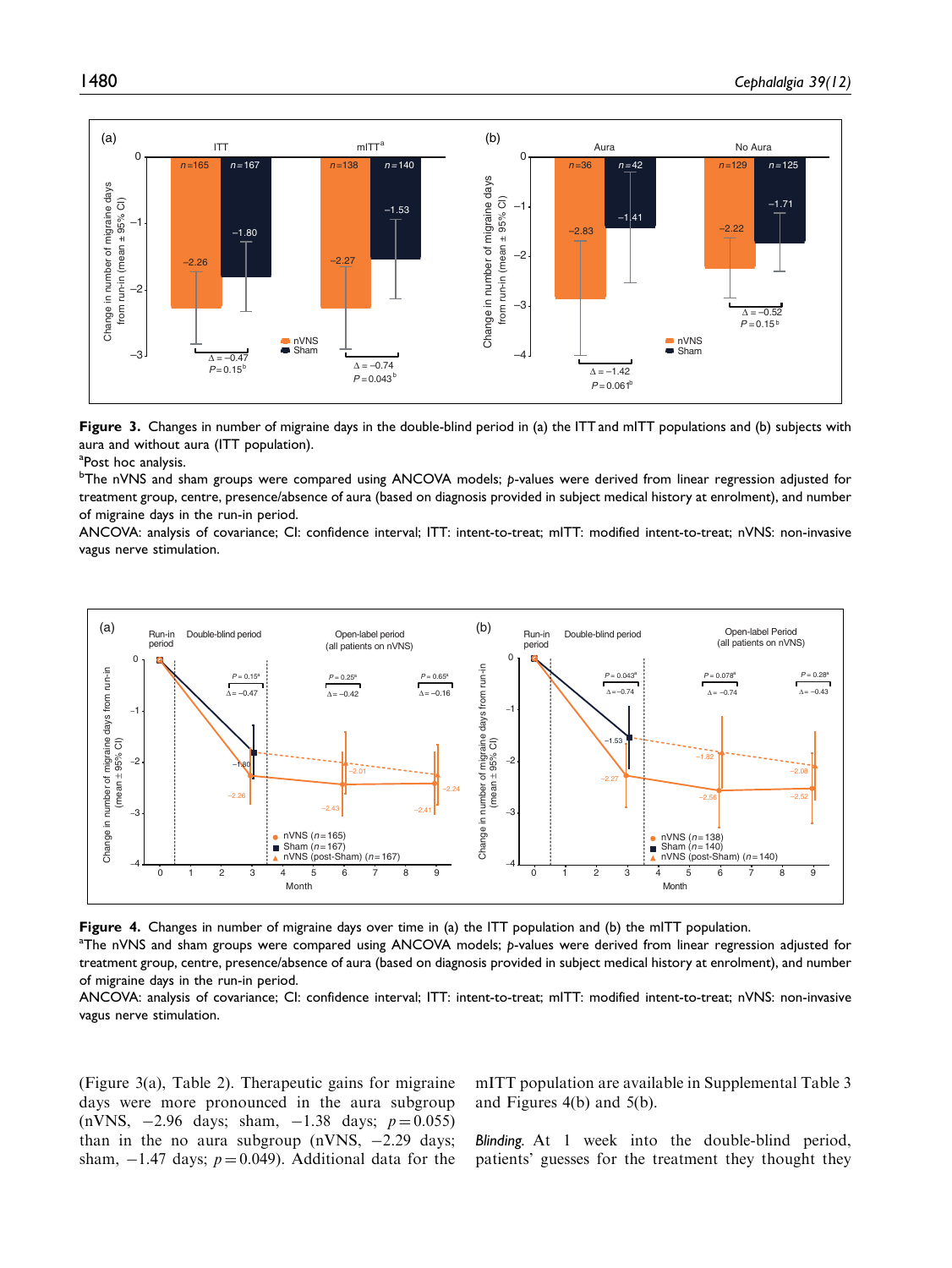

Figure 5. Changes in number of headache days over time for (a) the ITT population and (b) the mITT population. <sup>a</sup>The nVNS and sham groups were compared using ANCOVA models; p-values were derived from linear regression adjusted for treatment group, centre, presence/absence of aura (based on diagnosis provided in subject medical history at enrolment), and number of migraine days in the run-in period.

ANCOVA: analysis of covariance; CI: confidence interval; ITT: intent-to-treat; nVNS: non-invasive vagus nerve stimulation.

had received were higher in the 'don't know' category  $(nVNS, 43.6\%; sham, 51.5\%)$  than in the 'active stimulation' (nVNS, 33.3%; sham, 29.3%) or 'sham' (nVNS, 9.7%; sham, 10.8%) category. Bang blinding index estimates for nVNS (0.27; 95% CI: 0.20, 0.35) and sham  $(-0.20; 95\% \text{ CI: } -0.28, -0.13)$  indicated that both groups more commonly thought they were receiving active rather than sham treatment. Blinding was successful at the end of the double-blind period, as demonstrated by well-balanced guesses among categories (active stimulation: nVNS, 33.9%; sham, 26.9%; sham: nVNS, 29.1%; sham, 27.5%; don't know: nVNS,  $21.8\%$ ; sham,  $24.6\%$ ) and blinding estimates of 0.06 (95% CI:  $-0.05$ , 0.16) for nVNS and 0.01 (95% CI:  $-0.09$ ,  $0.11$ ) for sham, where zero was within the 95% CI.

#### Open-label period

Treatment responses to nVNS during the double-blind period were maintained with further nVNS treatment during the open-label period for migraine and headache days (Figures 3(b) and 4).

#### Device perceptions

The percentages of patients who were at least a little satisfied with their treatment at the end of the doubleblind period were similar between the nVNS group  $(77.5\%)$  and the sham group  $(73.5\%)$ . At the end of the open-label period, patient satisfaction remained consistent for those who continued receiving nVNS (78.2%) and increased for double-blind sham subjects after they switched to open-label nVNS (85.4%). Most patients in each treatment group (nVNS, 95%; sham, 93%) reported that their device was somewhat or very easy to use.

## Tolerability and safety

Preventive nVNS therapy was well tolerated and safe (Table 3). Across all study periods, the most common ADEs were rash, pain, erythema, discomfort at the application site, and dizziness. No serious ADEs were reported during the study.

#### **Discussion**

In this large, randomised, double-blind, sham-controlled trial, nVNS was not superior to sham stimulation in the ITT population, with migraine reductions of  $-2.26$  days with nVNS and  $-1.80$  days with sham  $(p = 0.15)$ . To better understand the role of adherence in the findings of this neutral study, we conducted a post hoc analysis of patients who were  $\geq 67\%$  adherent. In the mITT population, nVNS demonstrated statistically significant benefits versus sham in the prevention of migraine, headache, and acute medication days. Adverse events were mostly mild and transient.

Findings from previous clinical and mechanistic studies provide the rationale for evaluating nVNS for migraine prevention. Migraine/headache day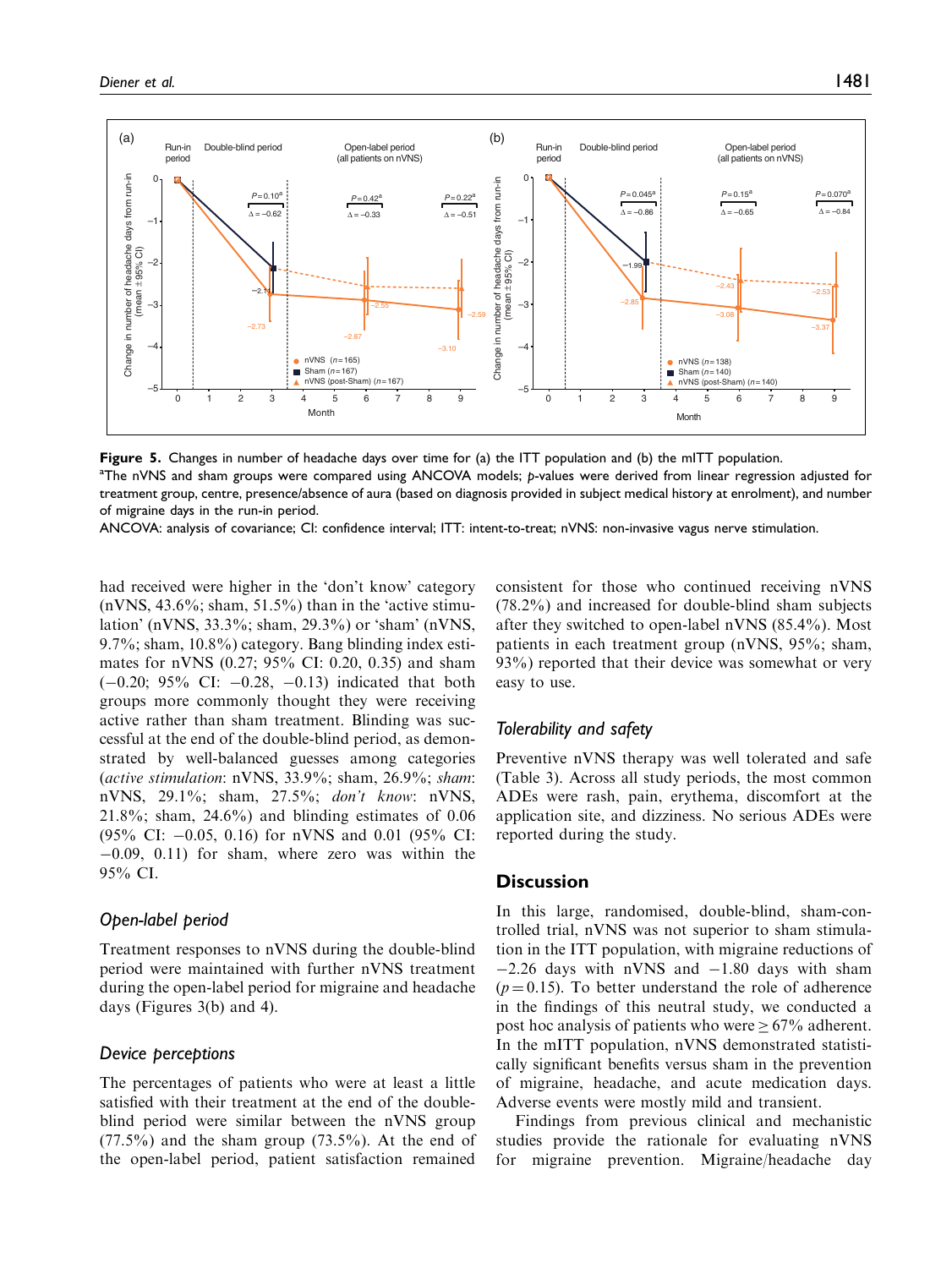| Outcome                                                   | $nVNS (n = 138)$              |                               | Sham $(n = 140)$              |
|-----------------------------------------------------------|-------------------------------|-------------------------------|-------------------------------|
| Reduction in migraine days <sup>b</sup>                   |                               |                               |                               |
| Mean (95% CI)                                             | $-2.27$ ( $-2.89$ , $-1.65$ ) |                               | $-1.53$ (-2.13, -0.93)        |
| Difference (95% CI)                                       |                               | $-0.74$ ( $-1.45$ , $-0.02$ ) |                               |
| b-value                                                   |                               | 0.043                         |                               |
| Migraine $>$ 50% responder rate <sup>c</sup>              |                               |                               |                               |
| % (95% CI)                                                | 33.6 (23.7, 45.1)             |                               | 23.4 (15.7, 33.5)             |
| Odds ratio (95% CI)                                       |                               | $1.65$ (0.95, 2.87)           |                               |
| p-value                                                   |                               | 0.074                         |                               |
| Reduction in headache days <sup>b</sup>                   |                               |                               |                               |
| Mean (95% CI)                                             | $-2.85$ ( $-3.58$ , $-2.12$ ) |                               | $-1.99$ (-2.70, -1.29)        |
| Difference (95% CI)                                       |                               | $-0.86$ ( $-1.70$ , $-0.02$ ) |                               |
| b-value                                                   |                               | 0.045                         |                               |
| Headache $\geq$ 50% responder rate <sup>c</sup>           |                               |                               |                               |
| % (95% CI)                                                | 31.5(21.9, 43.1)              |                               | 25.9 (17.5, 36.5)             |
| Odds ratio (95% CI)                                       |                               | $1.32$ (0.75, 2.32)           |                               |
| p-value                                                   |                               | 0.34                          |                               |
| Reduction in acute medication days <sup>b</sup>           |                               |                               |                               |
| Mean (95% CI)                                             | $-1.94$ (-2.60, -1.28)        |                               | $-1.14$ ( $-1.77$ , $-0.50$ ) |
| Difference (95% CI)                                       |                               | $-0.80$ ( $-1.56$ , $-0.04$ ) |                               |
| p-value                                                   |                               | 0.039                         |                               |
| Acute medication $\geq$ 50% responder rate <sup>c,d</sup> |                               |                               |                               |
| % (95% CI)                                                | 34.4 (24.5, 45.9)             |                               | 25.1 (16.9, 35.5)             |
| Odds ratio (95% CI)                                       |                               | $1.57$ (0.88, 2.79)           |                               |
| p-value                                                   |                               | 0.13                          |                               |

<sup>a</sup>Post hoc analysis.

<sup>b</sup>Results are from linear regression adjusted for treatment group, centre, presence/absence of aura (based on diagnosis provided in subject medical history at enrolment), and number of migraine days in the run-in period.

.<br><sup>c</sup>Results are from logistic regression adjusted for treatment group, centre, presence/absence of aura (based on diagnosis provided in subject medical history at enrolment), and number of migraine days in the run-in period.

 $\mathrm{d}_{\mathrm{n}}$ VNS, n  $=$  134; sham, n  $=$  134.

CI: confidence interval; mITT: modified intent-to-treat; nVNS: non-invasive vagus nerve stimulation.

reductions with nVNS were previously reported in a smaller randomised, double-blind, sham-controlled study of chronic migraine and an open-label study of menstrual and menstrually related migraine (7,14). The mechanism of action of nVNS in migraine is probably multifactorial. In the current study, therapeutic gains with nVNS were greater for patients with aura than for those without aura, which is consistent with the reported effects of nVNS on cortical spreading depression (CSD), a common mechanistic target of preventive migraine treatments and the underlying triggering event of migraine with aura (21,22). In adult rats, nVNS has been found to suppress CSD (22), which suggests that nVNS benefits in patients who have migraine with aura might be related to the suppression of CSD. In the PREMIUM study, the presence/absence of migraine with aura was based on the diagnosis provided in each subject's medical history at the time of enrolment. Considering that patients typically do not experience aura with every attack, the occurrence of aura might be underrepresented in subjects' existing diagnoses. The consideration and use of alternative definitions to categorize subjects as experiencing migraine with aura (e.g. the documentation of  $\geq 1$  attack with symptoms consistent with aura during a study) might allow for a more robust understanding of the effect of nVNS on subjects with aura as well as the effects of nVNS specifically on attacks with aura.

The effect of nVNS on CSD may be complemented by other acute mechanisms, including the inhibition of dural-intracranial evoked trigeminocervical neuronal responses (23,24). Taken together, the preventive and acute mechanistic effects may provide a greater synergistic effect. More recently, nVNS was shown to exert a significant bilateral inhibitory effect on parasympathetic functions within the trigeminal autonomic reflex (25). This effect has been shown to relieve symptoms of migraine and the trigeminal autonomic cephalalgias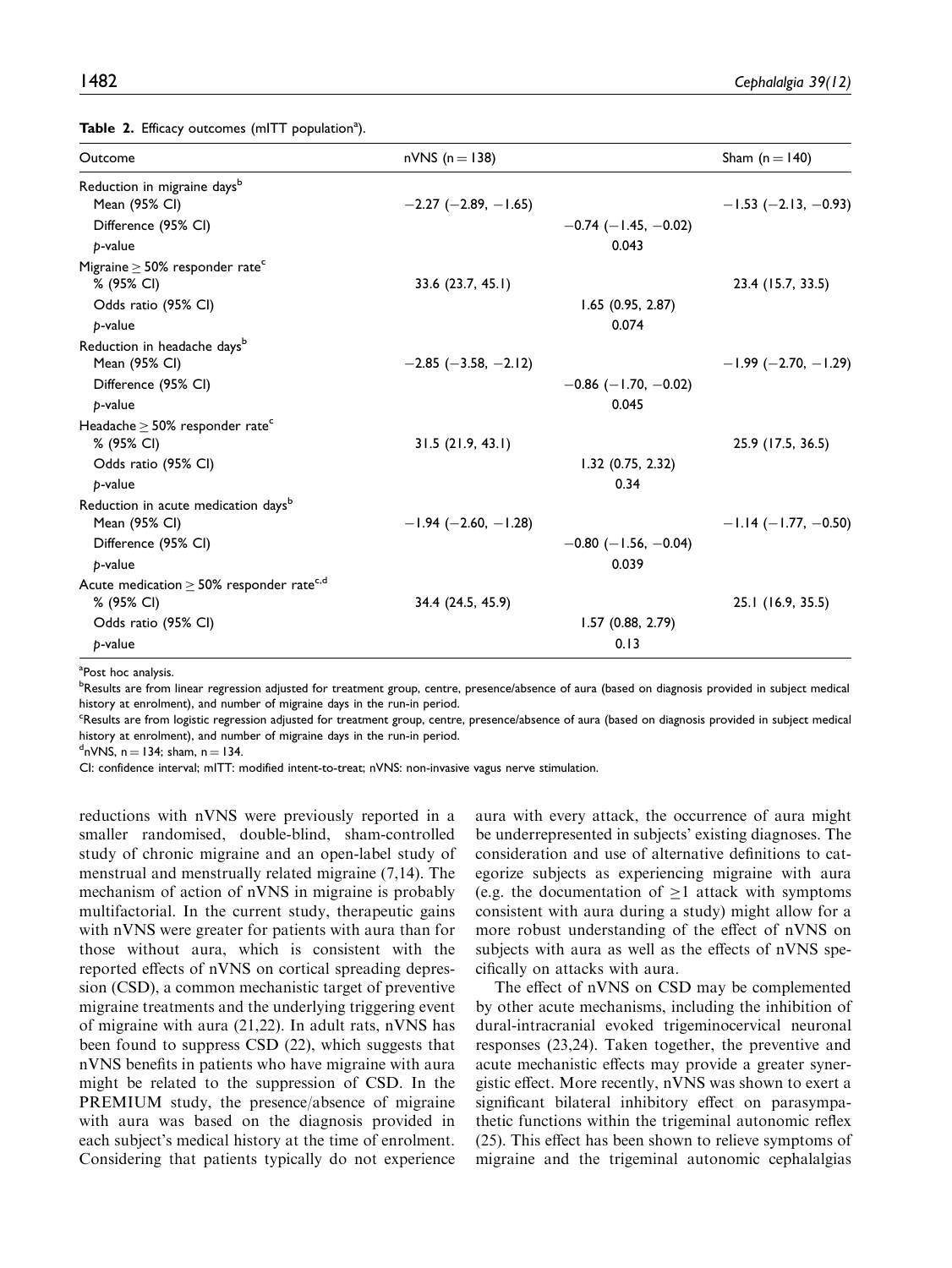|                                                      | Double-blind period |                     |                                  |
|------------------------------------------------------|---------------------|---------------------|----------------------------------|
| AEs and ADEs <sup>a</sup>                            | $nVNS (n = 169)$    | Sham $(n = 172)$    | Open-label period<br>$(n = 269)$ |
| Subjects with $>1$ AE                                | 74 (43.8)           | 91(52.9)            | 118(43.9)                        |
| Subjects with $>1$ SAE                               | 2(1.2)              | 1(0.6)<br>57 (33.1) | 2(0.7)<br>29 (10.8)              |
| Subjects with $>1$ ADE                               | 31 (18.3)           |                     |                                  |
| Subjects with $\geq 1$ AE leading to discontinuation | 2(1.2)              | 9(5.2)              | 10(3.7)                          |
|                                                      | All study periods   |                     |                                  |
| Most common AEs and ADEs <sup>a</sup>                | $nVNS (n = 169)$    | Sham $(n = 172)$    |                                  |
| <b>AEs</b>                                           |                     |                     |                                  |
| Nasopharyngitis                                      | 29 (17.2)           |                     | 17(9.9)                          |
| Influenza                                            | 16(9.5)             |                     | 12(7.0)                          |
| Application site pain                                | 6(3.6)              |                     | 10(5.8)                          |
| Oropharyngeal pain                                   | 9(5.3)              |                     | 7(4.1)                           |
| <b>Dizziness</b>                                     | 8(4.7)              |                     | 4(2.3)                           |
| <b>ADEs</b>                                          |                     |                     |                                  |
| Application site rash                                | 1(0.6)              |                     | 12(7.0)                          |
| Application site pain                                | 5(3.0)              |                     | 10(5.8)                          |
| Application site erythema                            | 3(1.8)              |                     | 8(4.7)                           |
| Application site discomfort                          | 7(4.1)              |                     | 5(2.9)                           |
| <b>Dizziness</b>                                     | 5(3.0)              |                     | 3(1.7)                           |

#### Table 3. AE summary.

<sup>a</sup>Data are n (%) of patients with the event and are from the safety population.

ADE: adverse device effect; AE: adverse event; nVNS: non-invasive vagus nerve stimulation; SAE: serious adverse event.

and could complement the previous mechanistic findings (25–27).

#### Study limitations

This study had three notable limitations: a) the vagal activity of the sham device, b) the use of bilateral stimulations, and c) suboptimal subject adherence to the TID treatment regimen. Subsequent to the PREMIUM trial, another study revealed parasympathetic activity caused by the sham device used in this study, indicating vagal activation and representing a key limitation of the current study (28). The vagal activity of the sham device likely decreased the therapeutic gain seen in this study. This is also consistent with the finding that the group that received sham treatment during the double-blind phase had little additional improvement during active nVNS therapy during the open-label phase (see Figure 4(a) and Figure 5).

Determining optimal dosing for neuromodulatory devices is challenging. For nVNS, several stimulation paradigms – including right-side, bilateral, and ipsilateral-to-pain stimulations and varying numbers of stimulations – have been evaluated in multiple studies of primary headache (7,13,29–31). The PREMIUM study called for bilateral stimulations (once per side). In subsequent research by de Morais et al. (32) presented at the 12th European Headache Federation Congress, the effect of two unilateral stimulations on CSD suppression was greater than the effect of several other stimulation paradigms, including the treatment paradigm used in this study. This suggests that the use of bilateral stimulations could have also mitigated the overall efficacy reported in this study. The inability of some patients to use nVNS consistently was likely due to its TID treatment protocol.

Adherence to the TID treatment regimen was directly examined in a post hoc analysis of the mITT population and appears to be a factor in the success of nVNS for migraine prevention. nVNS may therefore be particularly attractive for use by patients who are highly motivated to consistently treat on a TID basis because of overall headache burden and/or more convenient times of stimulation during the day (i.e. morning, noon, and before bed) (2,7). An additional randomised controlled trial of nVNS for migraine prevention that is currently under way in the United States (NCT03716505) addresses the limitations identified in this study through the use of an inactive sham device and unilateral stimulations (ipsilateral to the pain) in patients with a greater headache burden.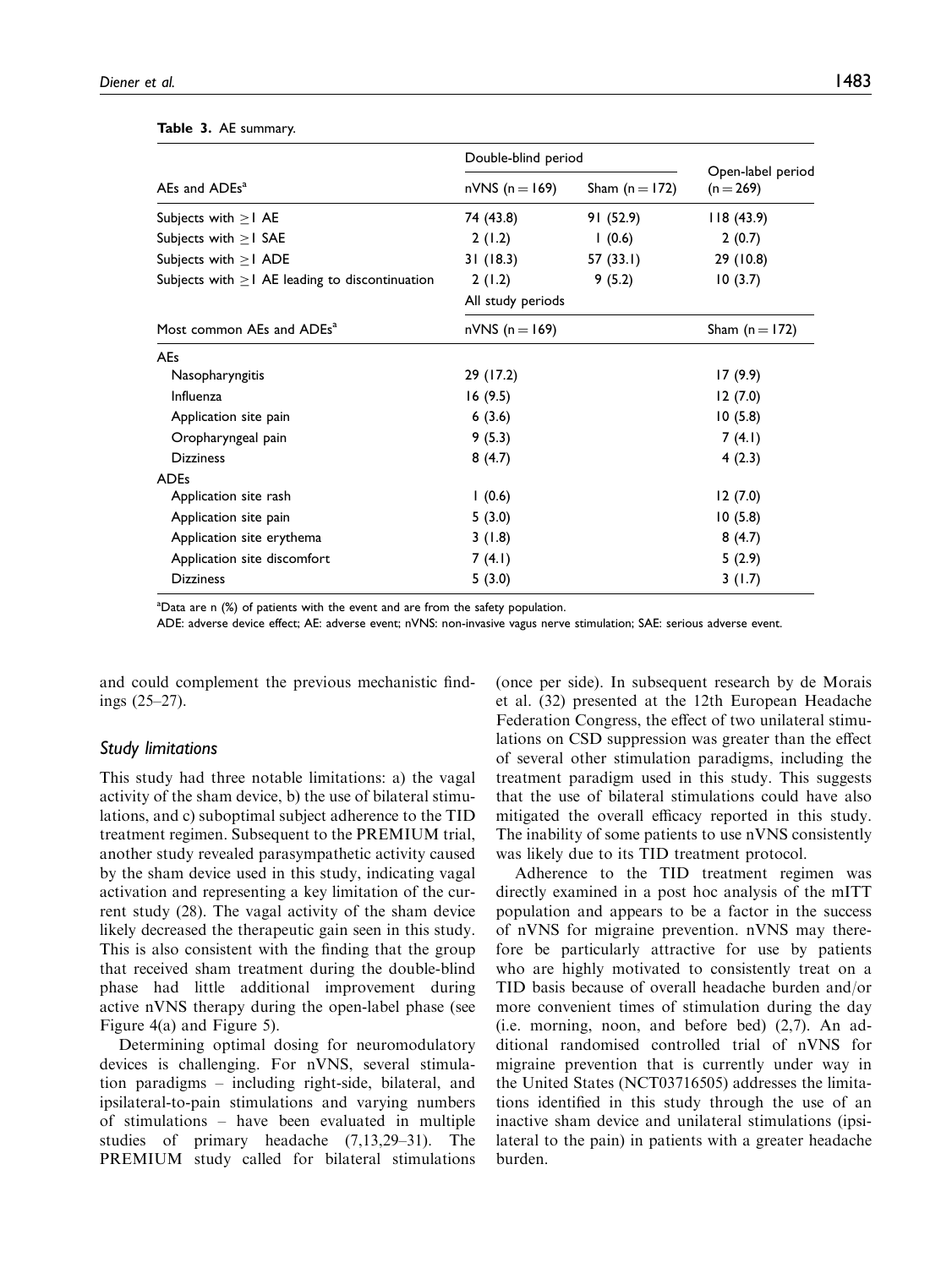## Application of findings

Results of the PREMIUM study demonstrate a favourable risk-benefit ratio for nVNS in the prevention of migraine, as the apparent benefits of the therapy outweigh the minimal risks. Efficacy findings from this study are comparable to those reported in other studies of non-invasive neuromodulation therapies (6,7,9). The International Headache Society– recommended primary outcome for the reduction in migraine days from run-in to 3 months was  $-2.26$ days with  $nVNS$  and  $-2.06$  days with supraorbital transcutaneous stimulation (6,33). The clinical benefit of nVNS in this study, which may have been understated because of the partially active effects of the sham device (28), complements the good tolerability and safety profile of nVNS.

The proven benefits of nVNS in the acute treatment of migraine attacks (13) could be complemented by preventive nVNS use. In a previous open-label pilot study of 20 patients with migraine who received preventive and acute nVNS therapy for 3 months, the reduction in headache days per month was  $-5.8$  days (15), which compares favourably with the headache day reduction in this study  $(-2.7$  days) in which patients received preventive nVNS only. These clinical data are consistent with the mechanistic evidence supporting the potential synergy of acute and preventive nVNS treatment in migraine (15,22–24,34). The ability of nVNS to provide acute and preventive benefits would represent a novel clinical option, as pharmacologic migraine therapies are indicated only as either preventive or acute treatment.

# Conclusions

Preventive effects of nVNS in episodic migraine were not superior to sham stimulation (ITT). The ''sham'' device used in this study, however, produced a level of active vagus nerve stimulation (28) that likely affected the therapeutic gain observed in the study. A post hoc analysis demonstrated some significant effects of nVNS for patients with  $\geq 67\%$  adherence to treatment. nVNS may have clinical utility in migraine prevention, which will be defined further in a second study that addresses the key limitations of this study by using an inactive sham device, unilateral stimulation, and patients with a higher headache burden.

# Clinical implications

- . nVNS was not superior to sham stimulation in patients with episodic migraine.
- . Therapeutic difference was greater in patients with aura than in those without aura.
- . Significant benefits were observed for migraine, headache, and acute medication reductions for those with  $\geq$ 67% adherence with treatment (post hoc, mITT).
- . The sham treatment activated the vagus nerve, demonstrated by unexpected inhibitory effects on the trigeminal autonomic reflex (28). This likely decreased the therapeutic gain observed in this study.
- . nVNS was further established as a well tolerated and safe therapy for primary headache.

#### The PREMIUM Study Group

Investigators are listed by study site at the time of the trial. 1. Klinik für Neurologie, Universitätsklinikum Essen, Essen, Germany – Professor Hans-Christoph Diener (principal investigator), Dr. Kasja Solbach (co-investigator), and Michael Kleinschmidt (study coordinator); 2. Klinik für Neurologie, Ludwig-Maximilians-University Munich, Klinikum Grosshadern, Munich, Germany – Professor Andreas Straube (principal investigator), Dr. Katarina Kamm (coinvestigator), and Dr. Ruth Ruscheweyh (co-investigator); 3. Migräne- und Kopfschmerzklinik Königstein, Königstein im Taunus, Germany – Privatdozent. Dr. Charly Gaul (principal investigator); 4. Neurologische Klinik und Poliklinik, Charité Campus Mitte, Berlin, Germany – Dr. Uwe Reuter (principal investigator) and Dr. Heike Israel-Willner (co-investigator); 5. Institut für Systemische Neurowissenschaften, Universitätsklinikum Hamburg-Eppendorf, Hamburg, Germany – Professor Arne May (principal investigator) and Priv.-Doz. Dr. Jan Hoffmann (subinvestigator); 6. King's College London, Neurology Department, Wellcome Foundation Building, Denmark Hill Campus, London, United Kingdom – Professor Peter J Goadsby (principal investigator); 7. Hull Royal Infirmary, Neurology Department, Hull, United Kingdom – Dr. Fayyaz Ahmed (principal investigator); 8. The Southern Hospital, Neurology Department, Glasgow, United Kingdom – Dr. Alok Tyagi (principal investigator); 9. The Walton Centre, Neurology Department, Liverpool, United Kingdom – Dr. Nicholas Silver (principal investigator); 10. School of Clinical and Experimental Medicine, College of Medical and Dental Sciences, Institute of Biomedical Research (West), University of Birmingham, Birmingham, United Kingdom – Dr. Alexandra Sinclair (principal investigator) and Elizabeth Dwenger (study coordinator); 11. Danish Headache Centre, Glostrup, Denmark – Dr. Messoud Ashina (principal investigator) and Dr. Mohammad Al-Mahdi Al-Karagholi (sub-investigator); 12. Sandvika Nevrosenter AS, Sandvika, Norway – Dr. Anne Christine Buckley Poole (principal investigator); 13. DKD HELIOS Klinik Wiesbaden, Wiesbaden, Germany – Professor Till Sprenger (principal investigator); 14. Catholic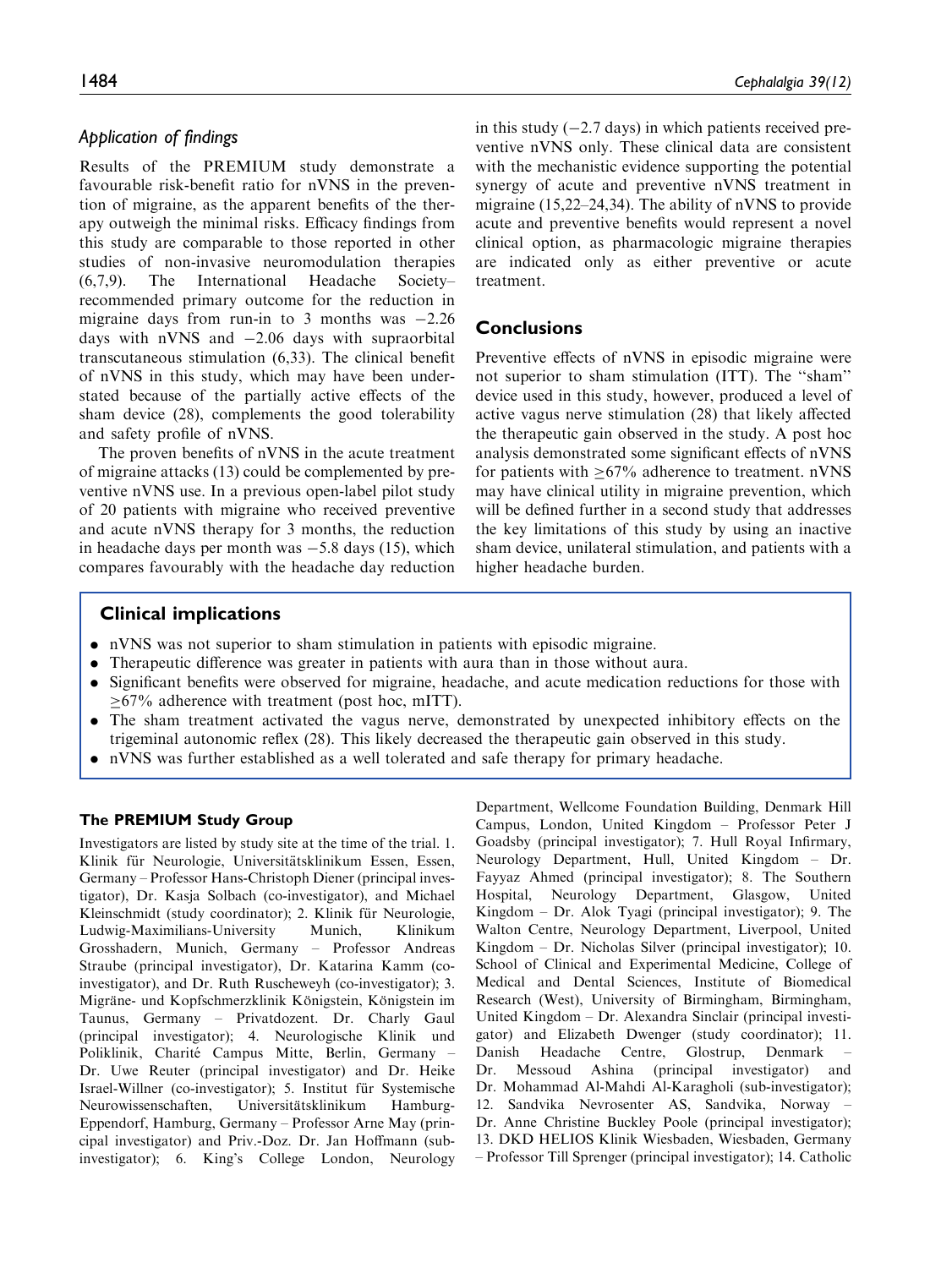University of Valencia, Department of Neurology, University Clinic Hospital, Valencia, Spain – Dr. Miguel JA La`inez (principal investigator); 15. Leiden University Medical Centre, Department of Neurology, Leiden, The Netherlands – Professor Michel D Ferrari (principal investigator) and Dr. Ilse de Coo (co-investigator); 16. University of Liège, CHR de la Citadelle, Neurology Department, Liège, Belgium – Dr. Delphine Magis (principal investigator) and Romain Nonis (study coordinator); 17. Neurology Clinic, Aeginition Hospital, Athens, Greece – Dr. Dimos Mitsikostas (principal investigator); 18. Servicio de Neurología, Pamplona, Spain – Dr. Pablo Irimia Sieira (principal investigator); 19. Basildon University Hospital, Nethermayne, Basildon, Essex, United Kingdom – Dr. Farooq Maniyar (principal investigator); 20. Zentrum für Neurologie und Epileptologie, Hertie-Institut für Klinische Hirnforschung, Universitätsklinikum Tübingen, Tübingen, Germany – Dr. Tobias Freilinger (principal investigator); 21. Servicio de Neurología, Hospital Ruber Internacional, Madrid, Spain – Dr. Margarita Sánchez del Rio (principal investigator); 22. Vall d'Hebron University Hospital, Headache Unit, Barcelona, Spain – Dr. Patricia Pozo-Rosich (principal investigator), Marta Torres-Ferrus and Juan B Gomez (subinvestigators), and Victor J Gallardo (study coordinator).

#### Acknowledgements

The authors acknowledge all patients, coinvestigators, research nurses, and sites for their participation in the study. Annelie Andersson and Emma de Launay of electroCore, Inc., were responsible for coordination and execution of the study. Statistical analyses for the study were conducted by Candace McClure, PhD, and Lisa Thackeray, MS, of North American Science Associates Inc. (Minneapolis, MN). Editorial support was provided by Stefanie Dorlas, BMath, BEd, of MedLogix Communications, LLC, in cooperation with the authors.

#### Declaration of conflicting interests

The authors declared the following potential conflicts of interest with respect to the research, authorship, and/or publication of this article: HCD has received honoraria for participation in clinical trials and for contributions to advisory boards and oral presentations sponsored by 3M Medica; Addex Pharma; Adler; Allergan; Almirall; Amgen; AstraZeneca; Autonomic Technologies; Bayer; Berlin-Chemie; Boehringer Ingelheim; Bristol-Myers Squibb; Chordate Medical; Coherex Medical; CoLucid Pharmaceuticals; electroCore, Inc.; Eli Lilly and Company; GlaxoSmithKline; Grünenthal; Janssen-Cilag; Johnson & Johnson; Labrys Biologics; La Roche; Medtronic; Menarini; Minster Pharmaceuticals; MSD; NeuroScore; Novartis; Pfizer; Pierre Fabre; Sanofi; Schaper and Brümmer; St. Jude Medical; Vital; and Weber & Weber. HCD has also received research funding from Allergan; Almirall; AstraZeneca; Bayer; electroCore, Inc.; GlaxoSmithKline; Janssen-Cilag; MSD; and Pfizer. He has received additional research support from the European Union; the German Ministry of Education and Research; and the German Research Council. HCD has no ownership interests and does not own any pharmaceutical company stocks.

PJG has received grants and personal fees from Allergan; Amgen; and Eli Lilly and Company. He has also received personal fees from Akita Biomedical; Alder Biopharmaceuticals; Autonomic Technologies; Avanir Pharmaceuticals; Cipla Ltd; CoLucid Pharmaceuticals, Inc.; Dr. Reddy's Laboratories; electroCore, Inc.; eNeura; Journal Watch; Medico-Legal Journal; Novartis; Oxford University Press; Pfizer Inc; Promius Pharma; Quest Diagnostics; Scion; Teva Pharmaceuticals; Trigemina, Inc.; and Up-to-Date. In addition, PJG has a patent for magnetic stimulation for headache pending assigned to eNeura.

MA has received honoraria for contributions to advisory boards and oral presentations sponsored by Allergan; Alder; Amgen; Eli Lilly and Company; Novartis; and Teva Pharmaceuticals. MA has been the primary investigator for Alder, Amgen, electroCore, Novartis, and Teva trials. MA has no ownership interests and does not own any pharmaceutical company stocks.

MAA has received travel grants from electroCore, Inc.

AS is funded by an NIHR Clinician Scientist Fellowship (NIHR-CS-011-028) and by the Medical Research Council, UK (MR/K015184/1).

D. Mitsikostas has received advisory fees, honoraria, research grants, or travel grants from Allergan; Amgen; Biogen; Cefaly; electroCore, Inc.; Eli Lilly and Company; Merz Pharma; Novartis; Roche; Sanofi Genzyme; and Teva Pharmaceuticals.

D. Magis has received travel grants from electroCore, Inc.; is a consultant for Novartis Belgium and Eli Lilly Benelux; and is an associate editor for Cephalalgia.

PP-R has received honoraria as a consultant and speaker for Allergan; Almirall; Chiesi; Eli Lilly and Company; Novartis; and Teva Pharmaceuticals. PP-R does not own stocks from any pharmaceutical company.

PIS has received honoraria from Allergan; Novartis; and Teva Pharmaceuticals. PIS has no ownership interests and does not own any pharmaceutical company stocks.

MJAL has received advisory fees, speaker fees, research grants, and/or research support from ATI Pharma; Allergan; Amgen; Boehringer Ingelheim; electroCore, Inc.; Eli Lilly and Company; Lupin Pharmaceuticals; Medtronic; Novartis; Otsuka; Roche; and Teva Pharmaceuticals.

CG has received honoraria from Allergan; Bayer; Boehringer Ingelheim; Desitin Arzneimittel; electroCore, Inc.; Eli Lilly and Company; Grünenthal; Hormosan Pharma; Novartis; Ratiopharm; Reckitt Benckiser Group; and Teva Pharmaceuticals. CG has no ownership interests and does not own any pharmaceutical company stocks.

NS has received honoraria from Allergan; electroCore, Inc.; Eli Lilly and Company; Novartis; and Teva Pharmaceuticals; and investigator fees paid to the Walton Centre.

JH has consulted for and/or served on advisory boards for Allergan; Autonomic Technologies Inc. (ATI); Chordate Medical AB; Eli Lilly and Company; Hormosan Pharma; Novartis; and Teva Pharmaceuticals. He received honoraria for speaking from Allergan; Chordate Medical AB; Novartis; and Teva Pharmaceuticals. JH is an associate editor for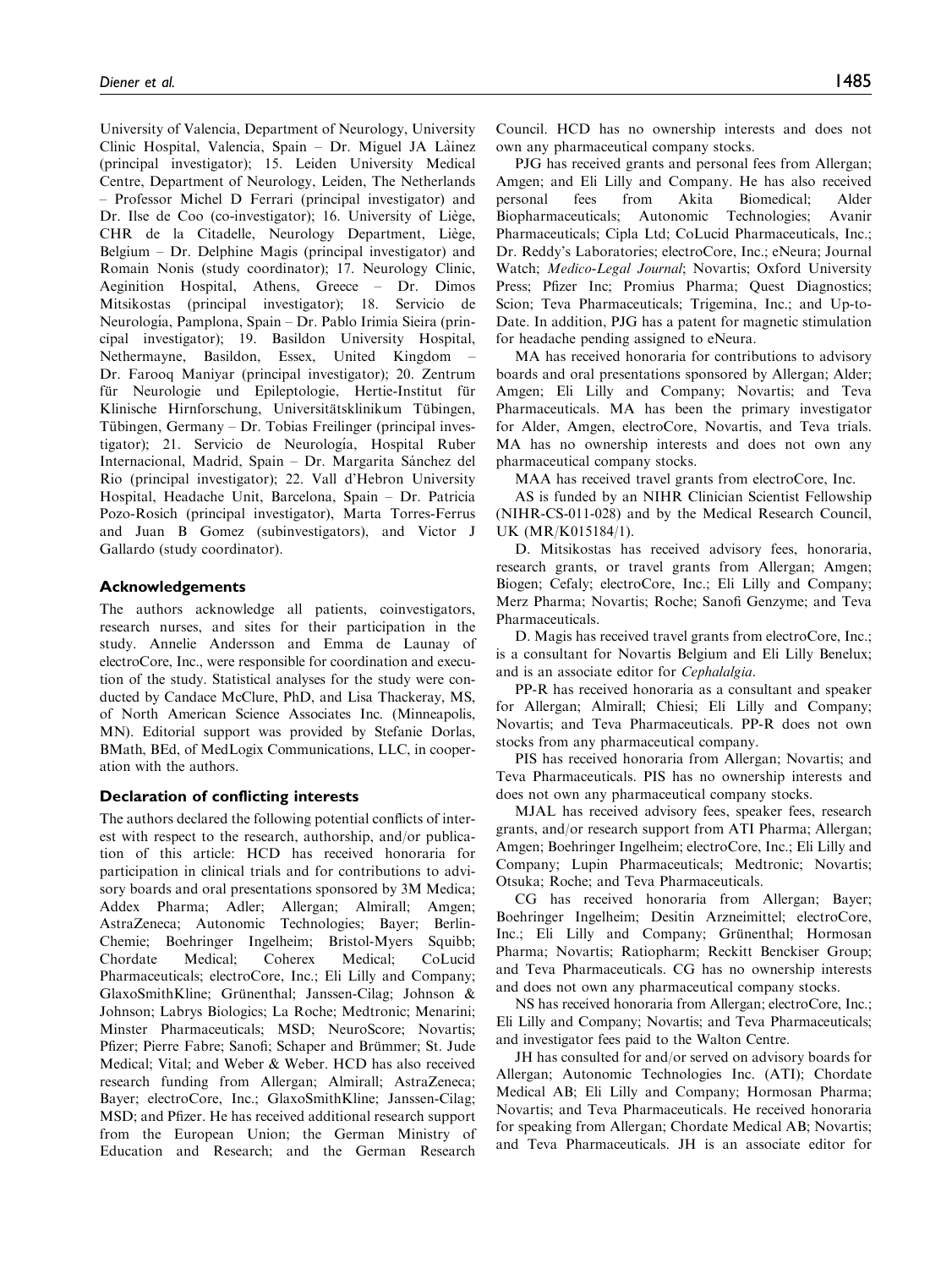Cephalalgia and the Journal of Oral & Facial Pain and Headache. JH received personal fees and/or honoraria from Oxford University Press, Quintessence Publishing, and Sage Publishing.

JM has received honoraria and travel grants from electroCore, Inc.

EL is an employee of electroCore, Inc., and receives stock ownership.

MDF has received consultancy fees from Medtronic and research support from the Netherlands Organisation for Scientific Research (NWO); the European Community; ZonMw; and the Dutch Heart Foundation. MDF is a member of the editorial board for Cephalalgia.

#### Funding

The authors disclosed receipt of the following financial support for the research, authorship, and/or publication of this article: This study was sponsored by electroCore, Inc. Employees of the sponsor were involved in study design, data collection, analysis, and interpretation. All authors, including an employee of the study sponsor, drafted and/or revised the manuscript and approved the final version for submission. Statistical analysis for the study conducted by North American Science Associates Inc. (Minneapolis, MN, USA) and editorial support from MedLogix Communications, LLC (Itasca, IL, USA) were funded by electroCore, Inc.

#### ORCID iD

Peter J Goadsby D https://orcid.org/0000-0003-3260-5904 Mohammad Al-Mahdi Al-Karagholi **D** https://orcid.org/ 0000-0003-1118-9665

Delphine Magis **b** https://orcid.org/0000-0002-4392-9413 Jan Hoffmann **b** https://orcid.org/0000-0002-2103-9081

#### **References**

- 1. Blumenfeld AM, Bloudek LM, Becker WJ, et al. Patterns of use and reasons for discontinuation of prophylactic medications for episodic migraine and chronic migraine: Results from the second international burden of migraine study (IBMS-II). Headache 2013; 53: 644–655.
- 2. Hepp Z, Dodick DW, Varon SF, et al. Persistence and switching patterns of oral migraine prophylactic medications among patients with chronic migraine: A retrospective claims analysis. Cephalalgia 2017; 37: 470–485.
- 3. Woolley JM, Bonafede MM, Maiese BA, et al. Migraine prophylaxis and acute treatment patterns among commercially insured patients in the United States. Headache 2017; 57: 1399–1408.
- 4. Dodick DW, Silberstein SD, Bigal ME, et al. Effect of fremanezumab compared with placebo for prevention of episodic migraine: A randomized clinical trial. JAMA 2018; 319: 1999–2008.
- 5. Goadsby PJ, Reuter U, Hallstrom Y, et al. A controlled trial of erenumab for episodic migraine. N Engl J Med 2017; 377: 2123–2132.
- 6. Schoenen J, Vandersmissen B, Jeangette S, et al. Migraine prevention with a supraorbital transcutaneous

stimulator: A randomized controlled trial. Neurology 2013; 80: 697–704.

- 7. Silberstein SD, Calhoun AH, Lipton RB, et al. Chronic migraine headache prevention with noninvasive vagus nerve stimulation: The EVENT study. Neurology 2016; 87: 529–538.
- 8. Skljarevski V, Matharu M, Millen BA, et al. Efficacy and safety of galcanezumab for the prevention of episodic migraine: Results of the EVOLVE-2 phase 3 randomized controlled clinical trial. Cephalalgia 2018; 38: 1442–1454.
- 9. Starling AJ, Tepper SJ, Marmura MJ, et al. A multicenter, prospective, single arm, open label, observational study of sTMS for migraine prevention (ESPOUSE Study). Cephalalgia 2018; 38: 1038–1048.
- 10. Stauffer VL, Dodick DW, Zhang Q, et al. Evaluation of galcanezumab for the prevention of episodic migraine: The EVOLVE-1 randomized clinical trial. JAMA Neurol 2018; 75: 1080–1088.
- 11. Deen M, Correnti E, Kamm K, et al. Blocking CGRP in migraine patients – a review of pros and cons. J Headache Pain 2017; 18: 96.
- 12. Mitsikostas DD, Belesioti I, Arvaniti C, et al. Patients' preferences for headache acute and preventive treatment. J Headache Pain 2017; 18: 102.
- 13. Tassorelli C, Grazzi L, de Tommaso M, et al. Noninvasive vagus nerve stimulation as acute therapy for migraine: The randomized PRESTO study. Neurology 2018; 91: 1–10.
- 14. Grazzi L, Egeo G, Calhoun AH, et al. Non-invasive vagus nerve stimulation (nVNS) as mini-prophylaxis for menstrual/menstrually related migraine: An open-label study. J Headache Pain 2016; 17: 91.
- 15. Kinfe TM, Pintea B, Muhammad S, et al. Cervical non-invasive vagus nerve stimulation (nVNS) for preventive and acute treatment of episodic and chronic migraine and migraine-associated sleep disturbance: A prospective observational cohort study. J Headache Pain 2015; 16: 101.
- 16. Puledda F and Shields K. Non-pharmacological approaches for migraine. Neurotherapeutics 2018; 15: 336–345.
- 17. Tao H, Wang T, Dong X, et al. Effectiveness of transcutaneous electrical nerve stimulation for the treatment of migraine: A meta-analysis of randomized controlled trials. J Headache Pain 2018; 19: 42.
- 18. Headache Classification Committee of the International Headache Society. The International Classification of Headache Disorders, 3rd edition (beta version). Cephalalgia 2013; 33: 629–808.
- 19. Simon B and Blake J. Mechanism of action of non-invasive cervical vagus nerve stimulation for the treatment of primary headaches. Am J Manag Care 2017; 23: S312-S316.
- 20. Bang H, Flaherty SP, Kolahi J, et al. Blinding assessment in clinical trials: A review of statistical methods and a proposal of blinding assessment protocol. Clin Res Regul Aff 2010; 27: 42–51.
- 21. Ayata C, Jin H, Kudo C, et al. Suppression of cortical spreading depression in migraine prophylaxis. Ann Neurol 2006; 59: 652–661.